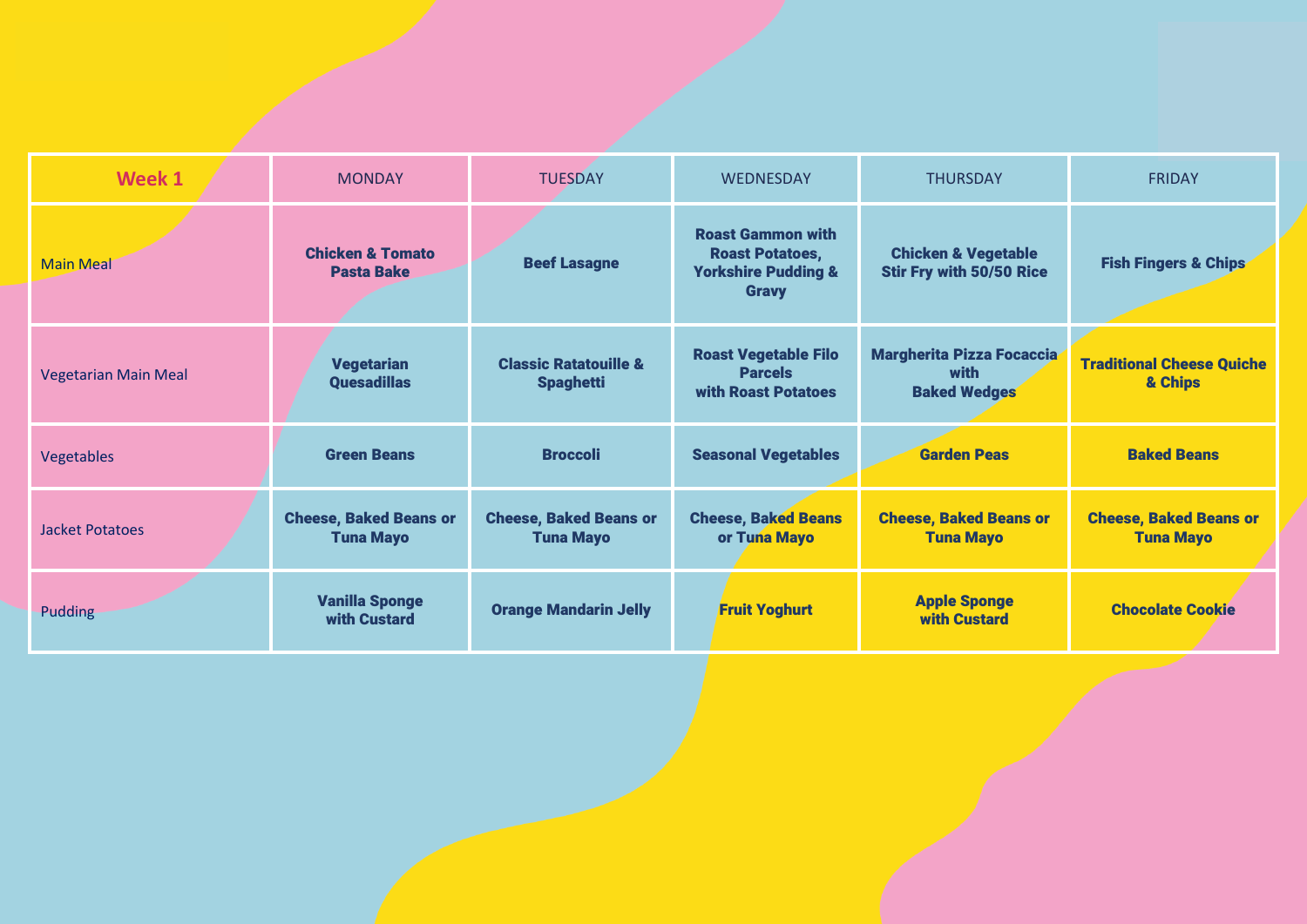| <b>Week 2</b>               | <b>MONDAY</b>                                        | <b>TUESDAY</b>                                    | <b>WEDNESDAY</b>                                                                                      | <b>THURSDAY</b>                                                                 | <b>FRIDAY</b>                                     |
|-----------------------------|------------------------------------------------------|---------------------------------------------------|-------------------------------------------------------------------------------------------------------|---------------------------------------------------------------------------------|---------------------------------------------------|
| <b>Main Meal</b>            | <b>Traditional Pork Sausage</b><br>& Mash with Gravy | <b>Salmon &amp; Broccoli</b><br><b>Pasta Bake</b> | <b>Roast Chicken with</b><br><b>Roast Potatoes,</b><br><b>Yorkshire Pudding &amp;</b><br><b>Gravy</b> | <b>Mild Chicken Korma with</b><br><b>50/50 Rice</b>                             | <b>Chicken Strips</b><br>& Chips                  |
| <b>Vegetarian Main Meal</b> | <b>Vegan Sausage &amp; Mash</b><br>with Gravy        | <b>Oven Baked Macaroni</b><br><b>Cheese</b>       | <b>Frittata with Potatoes,</b><br><b>Red Peppers &amp; Spinach</b>                                    | <b>Chickpea, Squash &amp;</b><br><b>Spinach Curry with</b><br><b>50/50 Rice</b> | <b>Cheese &amp; Onion Pasty</b><br>with Chips     |
| Vegetables                  | <b>Carrots</b>                                       | <b>Sweetcorn</b>                                  | <b>Seasonal Vegetables</b>                                                                            | <b>Spring Greens</b>                                                            | <b>Baked Beans</b>                                |
| Jacket Potatoes             | <b>Cheese, Baked Beans or</b><br><b>Tuna Mayo</b>    | <b>Cheese, Baked Beans or</b><br><b>Tuna Mayo</b> | <b>Cheese, Baked Beans</b><br>or Tuna Mayo                                                            | <b>Cheese, Baked Beans or</b><br><b>Tuna Mayo</b>                               | <b>Cheese, Baked Beans or</b><br><b>Tuna Mayo</b> |
| <b>Pudding</b>              | <b>Shortbread</b>                                    | <b>Apple Sponge</b><br>with Custard               | <b>Fruit Yoghurt</b>                                                                                  | <b>Orange Mandarin Jelly</b>                                                    | <b>Oaty Flapjack</b>                              |